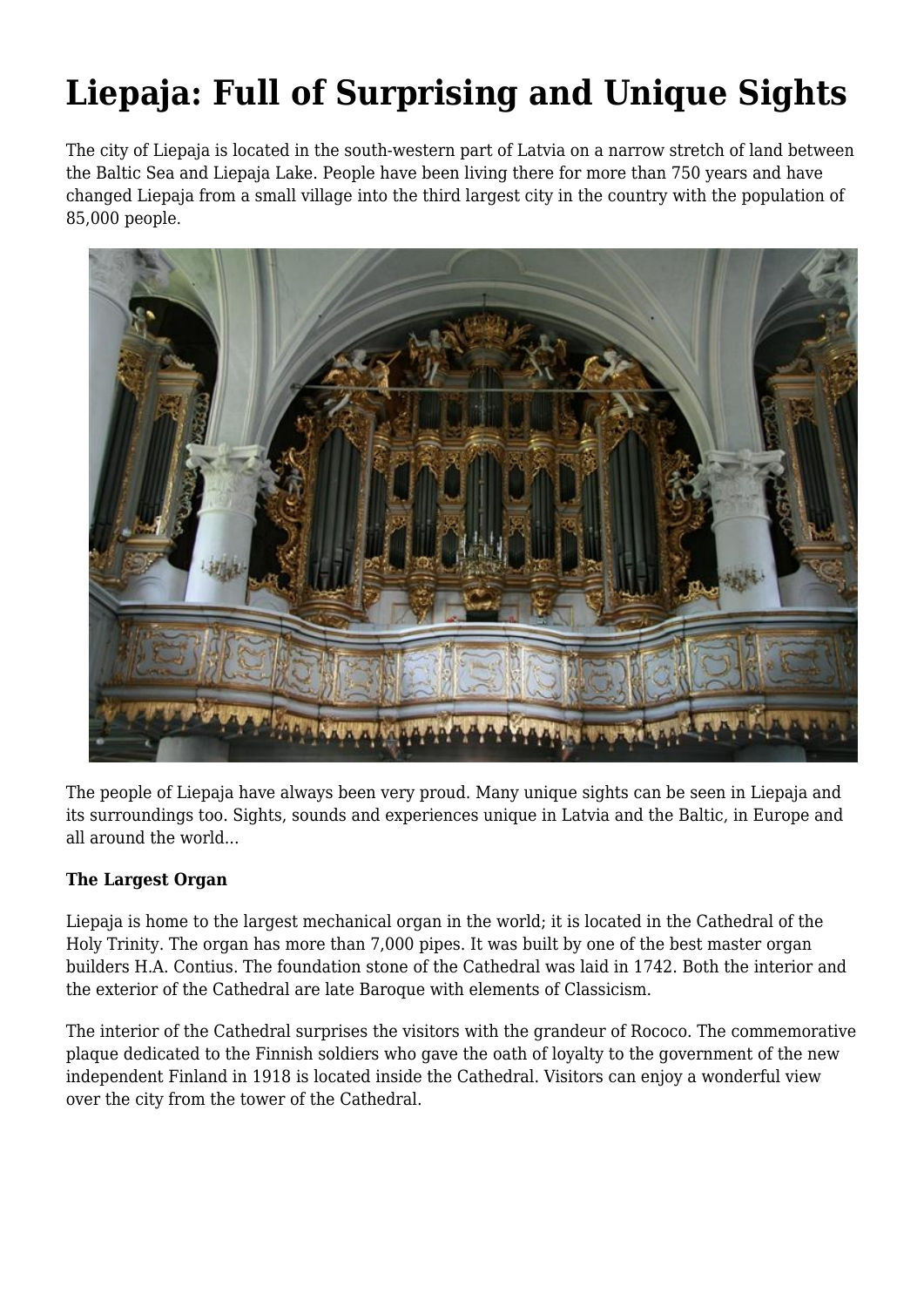

### **The Largest Military Territory**

Visitors interested in history should not miss their chance to explore the Liepaja Fortress and Karosta (Naval Port); together they form the largest historical military territory in the Baltic. The structures of Karosta were built at the turn of the 19th and 20th centuries as a naval base of Russian Empire. Today, Karosta occupies one third of Liepaja city. It is a spectacular, paradoxical and unique site not only in Latvia but also in the world's history and architecture. Its environment reflects the interaction of Tsarist Russia military elegance and Soviet era heritage.

### **Wind Farm**

Liepaja is also known throughout Latvia as "The city where the wind is always blowing", possibly because of the constant sea breeze. For this very reason one of the biggest wind farms in Latvia and the Baltic (33 wind turbines) was constructed nearby the city. It is one of the northernmost points of Europe, where the wind turbines are installed.

#### **The Longest Swamp Trail**

Duniky swamp trail is with its 6 km the longest swamp trail in Europe. It is located in Dunika Nature Reserve. The only hornbeam monoculture stand in Latvia can be seen there, too. This place is a recommended spot for lovers of silence and tranquillity because visitors can enjoy the unorthodox, primeval scenery: a marsh with pools, little lakes and small islands.